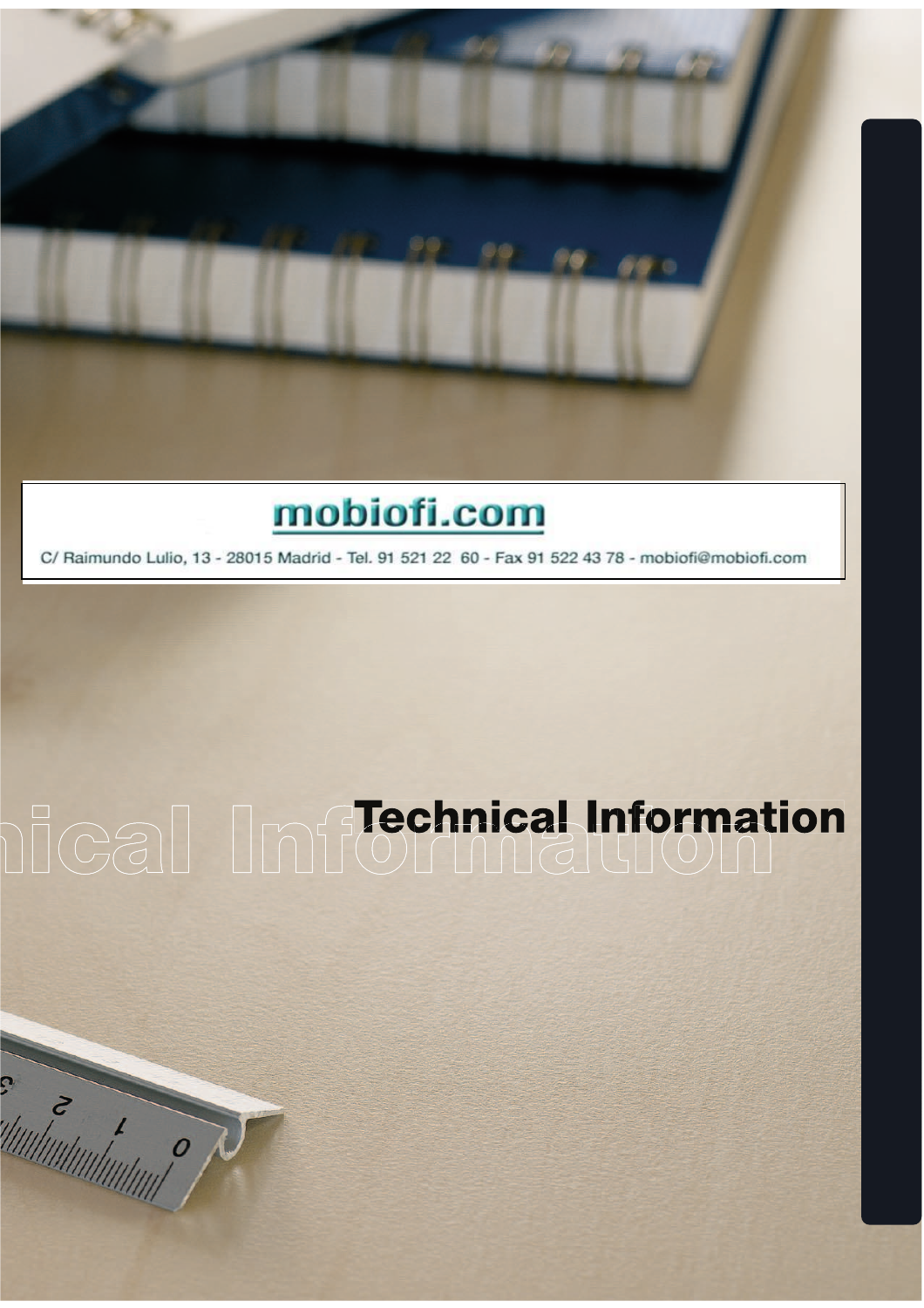### **Dirección / Direction**

| Mesas estructura cromada / Chrome structure tables |                                          |                             |                             |  |  |  |  |  |  |
|----------------------------------------------------|------------------------------------------|-----------------------------|-----------------------------|--|--|--|--|--|--|
|                                                    | Ala mesa / Wing table<br>60<br>120<br>72 |                             |                             |  |  |  |  |  |  |
| Ref.                                               | 2000                                     | 2005                        | 2104                        |  |  |  |  |  |  |
| Cms.                                               | 120x60                                   | 200x100                     | 120x60                      |  |  |  |  |  |  |
|                                                    |                                          |                             |                             |  |  |  |  |  |  |
| Kg/m <sup>3</sup>                                  | 32 Kg / $0,1m^3$                         | 80 Kg / 0,23 m <sup>3</sup> | 23 Kg / 0,08 m <sup>3</sup> |  |  |  |  |  |  |
| Nº Packs                                           |                                          |                             |                             |  |  |  |  |  |  |

# Accesorios / Accessories



# Acabados / Finishes

**2000 <b>.AE** 05 AE 06

Cromado-Cristal templado/ Cromado/Fenolic Chrome/Phenolic

### Para hacer su pedido con facilidad:

En el momento de hacer su pedido, indique la referencia del producto seleccionado y añada el código del acabado que prefiera.

Ejemplo: Mesa de 120 cm con estructura cromada y tablero de cristal templado

**For easy ordering:**<br>When you make your order, please indicate the reference number<br>of the selected product and add the code for your preferred finish.

Example: Table of 120 cm with chrome structure and tempered glass

Referencia producto/ Reference product

Referencia pie+acabado/ Reference foot+finish

### **Operativa / Functional**

Chrometempered glass

| Mesas estructura pintada / Painted structure tables |                  |                             |                             |                             |                             |  |  |  |  |  |
|-----------------------------------------------------|------------------|-----------------------------|-----------------------------|-----------------------------|-----------------------------|--|--|--|--|--|
| 60<br>120<br>721<br>Ψ                               |                  | 72                          | 80<br>140-160-180<br>Ш      | 100<br>200<br>72<br>W<br>W  |                             |  |  |  |  |  |
| Ref.                                                | 2000             | 2001                        | 2002                        | 2003                        | 2005                        |  |  |  |  |  |
| Cms.                                                | 120x60           | 140x80                      | 160x80                      | 180x80                      | 200x100                     |  |  |  |  |  |
|                                                     |                  |                             |                             |                             |                             |  |  |  |  |  |
| Kg/m <sup>3</sup>                                   | 32 Kg / 0,1 $m3$ | 36 Kg / 0,13 m <sup>3</sup> | 41 Kg / 0,16 m <sup>3</sup> | 44 Kg / 0,18 m <sup>3</sup> | 60 Kg / 0,23 m <sup>3</sup> |  |  |  |  |  |
| Nº Packs                                            |                  |                             |                             |                             |                             |  |  |  |  |  |

# Mesas dobles estructura pintada / Double tables painted structure

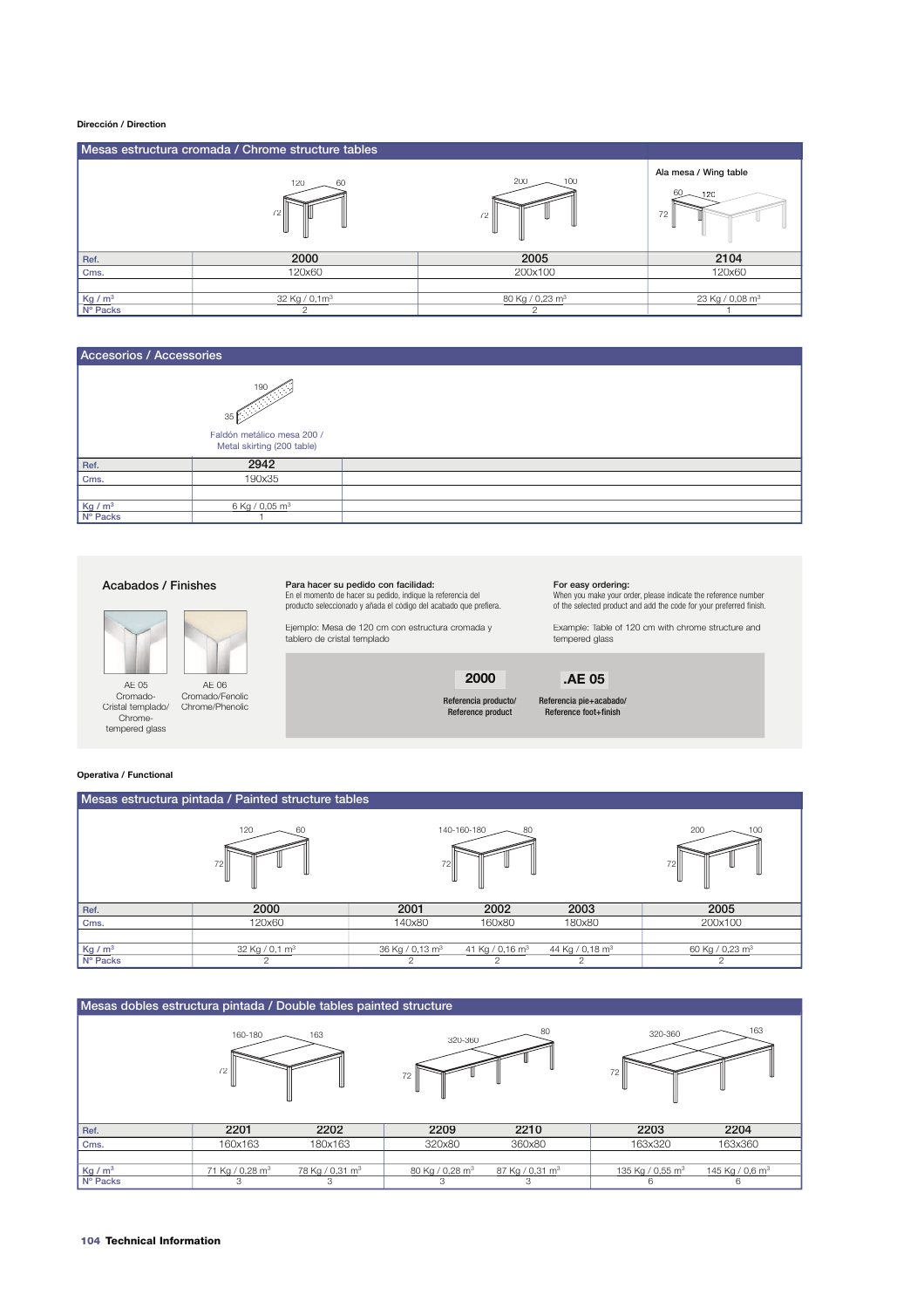

# Mesas L estructura pintada / Painted structure L-tables



### Mesas L dobles estructura pintada / Painted structure Double L-tables





### Acabados / Finishes

AD 02





Aluminium/Beech Aluminium/Grey Aluminium/Wenge Aluminium/White AD 04 Aluminio/Wengué Aluminio/Blanco

Para hacer su pedido con facilidad: En el momento de hacer su pedido, indique la referencia del producto seleccionado y añada el código del acabado que prefiera.

Ejemplo: Mesa L derecha de 180x110 con estructura color Aluminio y tablero blanco

Referencia producto / Reference product

### For easy ordering:

when you make your order, please indicate the reference number of the selected product and add the code for your preferred finish.

Example: 180x110 right L-table with Aluminium colour frame and white table top

**2052 .AD 04**

Referencia pie+acabado / Reference foot+finish

Technical Information